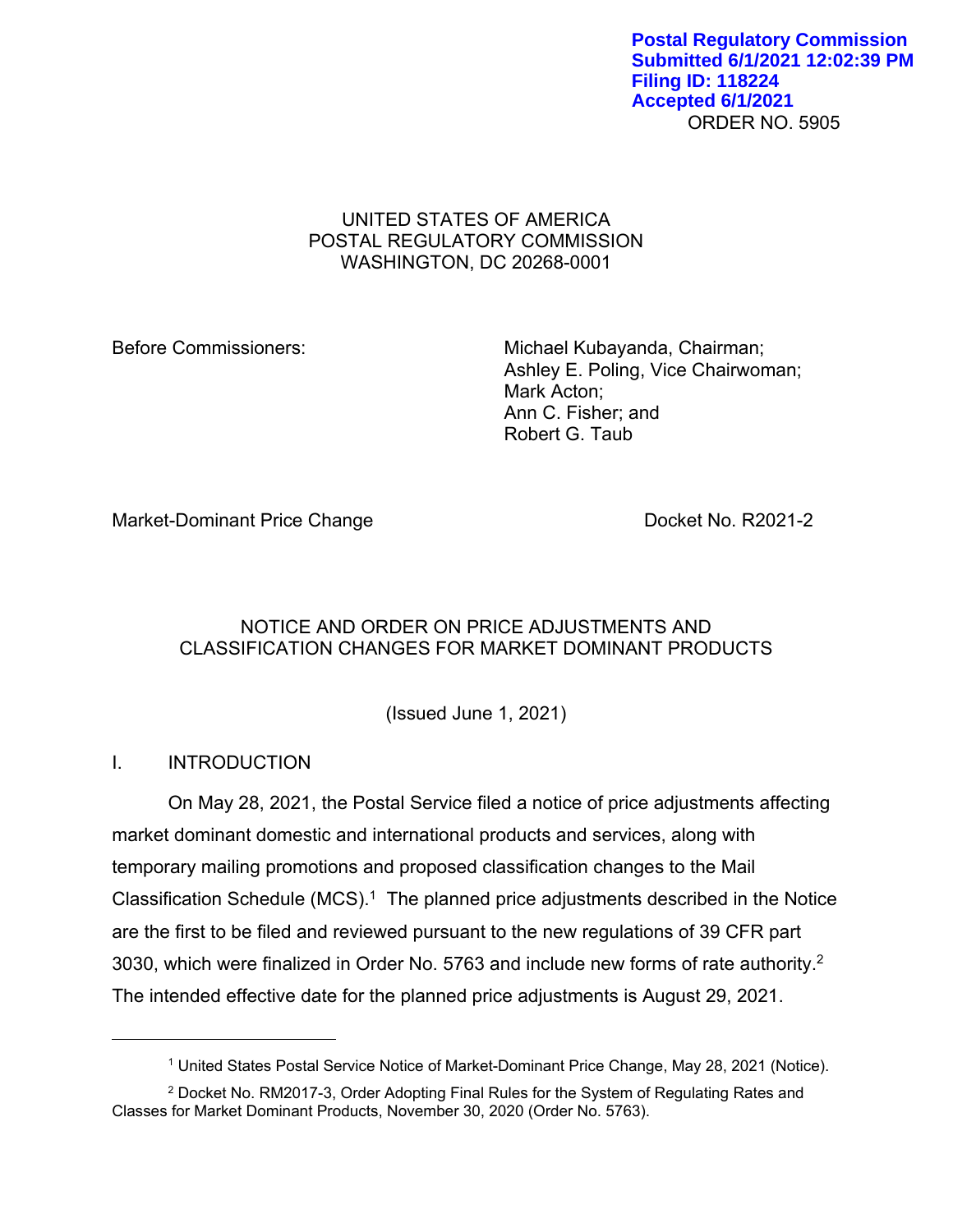$\overline{a}$ 

Notice at 1. The Notice, which was filed pursuant to 39 CFR part 3030, triggers a notice-and-comment proceeding. 39 CFR 3030.125.

## II. OVERVIEW OF THE POSTAL SERVICE'S FILING

The Postal Service's filing consists of the Notice, which the Postal Service represents addresses the data and information required under 39 CFR 3030.122 and 39 CFR 3030.123; four attachments (Attachments A-D) to the Notice; and six public library references and one non-public library reference.

Attachment A presents the planned price and related product description changes to the MCS. Notice, Attachment A. Attachments B and C address workshare discounts and the price cap calculation, respectively. *Id.* Attachments B and C. Attachment D presents the 2022 promotions schedule and descriptions of the 2022 promotions. *Id.* Attachment D.

Five public library references provide supporting documentation for the five classes of mail. Notice at 5. The Postal Service also filed a public library reference containing workpapers for Seamless Volumes for all mail classes. *Id.* at 12. It also filed a library reference pertaining to the two international mail products within First-Class Mail (Outbound Single-Piece First-Class Mail International and Inbound Letter Post) under seal and applied for non-public treatment of those materials.<sup>3</sup>

The Postal Service's planned percentage changes by class are, on average, as follows:

<sup>3</sup> *See* USPS Notice of Filing USPS-LR-R2021-2-NP1, May 28, 2021, Attachment 1.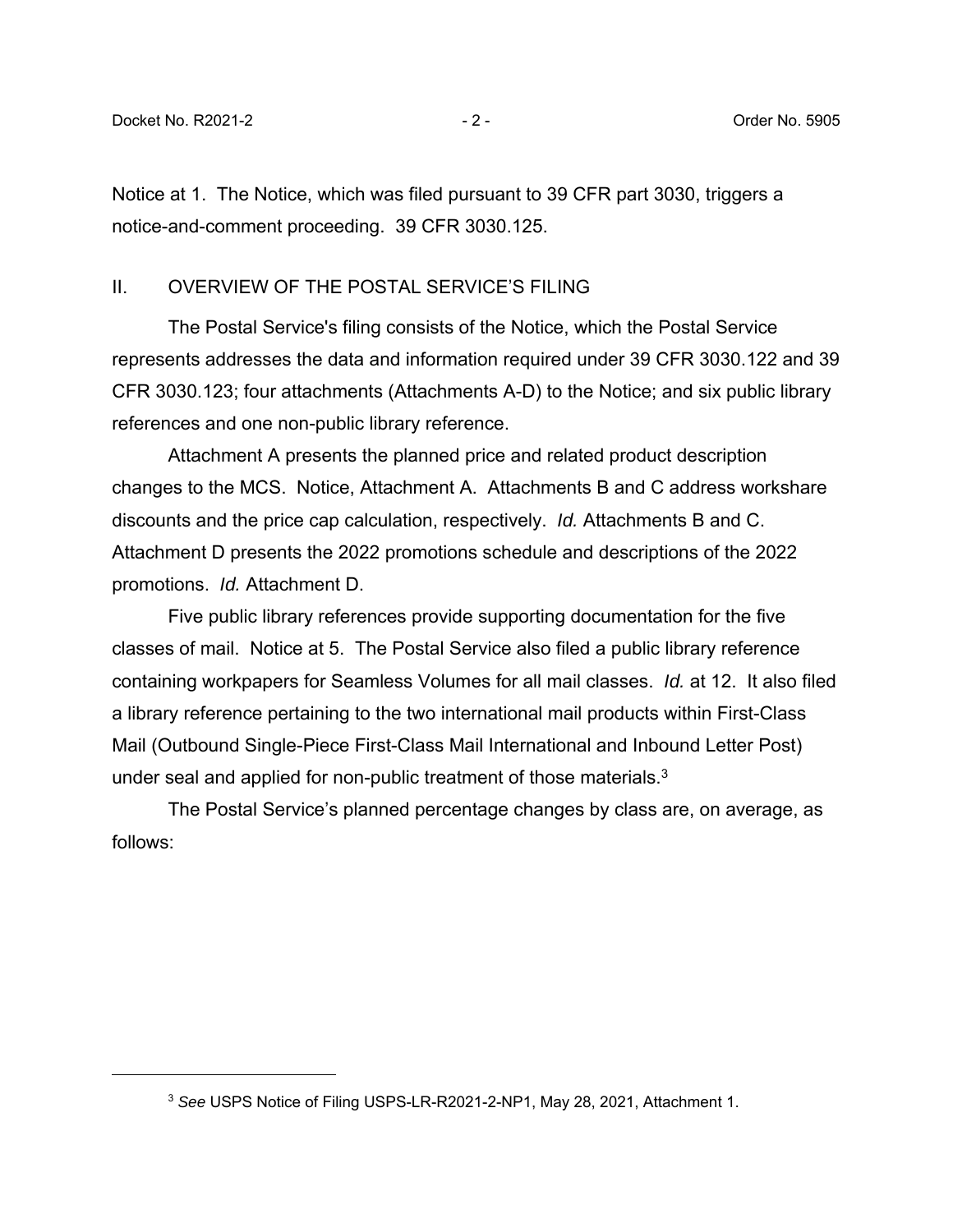| Market Dominant Class      | <b>Planned Price</b><br>Adjustment (%) |
|----------------------------|----------------------------------------|
| <b>First-Class Mail</b>    | 6.814                                  |
| <b>USPS Marketing Mail</b> | 6.815                                  |
| Periodicals                | 8.806                                  |
| <b>Package Services</b>    | 8.806                                  |
| <b>Special Services</b>    | 6.808                                  |

### Notice at 5.

Price adjustments for products within classes vary from the average. *See, e.g.*, *id.* at 7, 12 (Table 6 showing range for First-Class Mail products and Table 10 showing range for USPS Marketing Mail products). Most of the planned adjustments entail increases to market dominant rates and fees; however, in a few instances, the Postal Service proposes either no adjustment or a decrease. *See id.* at 7, 21, 27.

The Postal Service identifies the effect of its proposed classification changes on the MCS in Attachment A. *Id*. at 36; *id.* Attachment A. The Postal Service also seeks approval for the following six promotions for the indicated periods:

- Tactile, Sensory and Interactive Mailpiece Engagement Promotion (February 1 July 31, 2022);
- Emerging and Advanced Technology Promotion (March 1 August 31, 2022);
- Earned Value Reply Mail Promotion (April 1 June 30, 2022);
- Personalized Color Transpromo Promotion (July 1 December 31, 2022);
- Mobile Shopping Promotion (September 1 December 31, 2022); and
- Informed Delivery Promotion (August 1 December 31, 2022).

*Id.* Attachment D.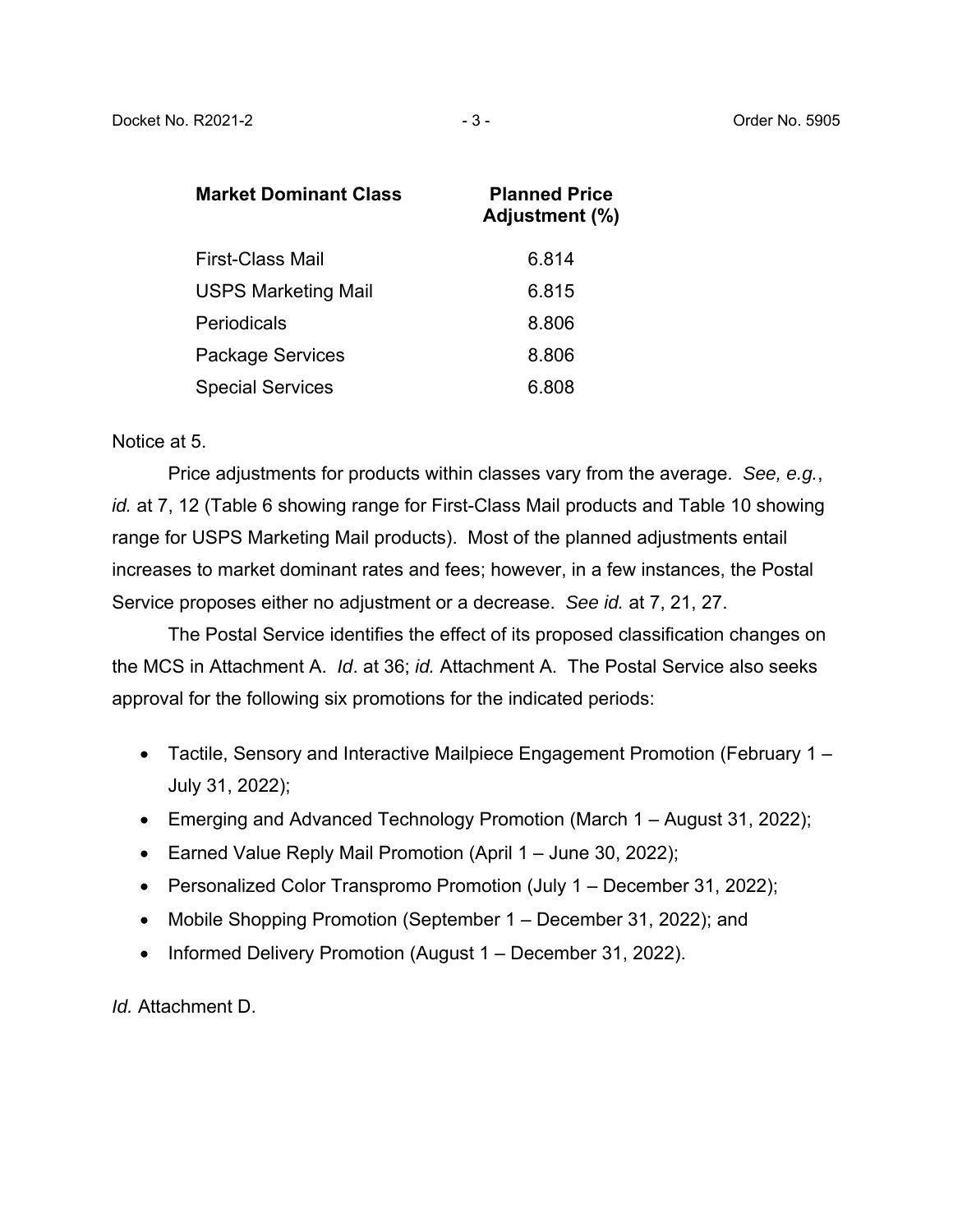#### III. INITIAL ADMINISTRATIVE ACTIONS

Pursuant to 39 CFR 3030.124(a), the Commission establishes Docket No. R2021-2 to consider the planned price adjustments for market dominant postal products and services, as well as the related classification changes, identified in the Notice. The Commission invites comments from interested persons on whether the Postal Service's planned price adjustments are consistent with applicable statutory and regulatory requirements. 39 CFR 3030.125. The applicable statutory and regulatory requirements the Commission considers in its review are the requirements of 39 CFR part 3030, Commission directives and orders, and 39 U.S.C. 3626, 3627, and 3629. 39 CFR 3030.126(b). Comments are due no later than June 28, 2021. 39 CFR 3030.124(f).

The public portions of the Postal Service's filing are available for review on the Commission's website (*http://www.prc.gov*). Comments and other material filed in this proceeding will be available for review on the Commission's website, unless the information contained therein is subject to an application for non-public treatment. The Commission's rules on non-public materials (including access to documents filed under seal) appear in 39 CFR part 3011.

Pursuant to 39 U.S.C. 505, the Commission appoints Richard A. Oliver to represent the interests of the general public (Public Representative) in this proceeding.

## IV. ORDERING PARAGRAPHS

### *It is ordered*:

1. The Commission establishes Docket No. R2021-2 to consider the planned price adjustments for market dominant postal products and services, as well as the related classification changes, identified in the Postal Service's May 28, 2021 Notice.